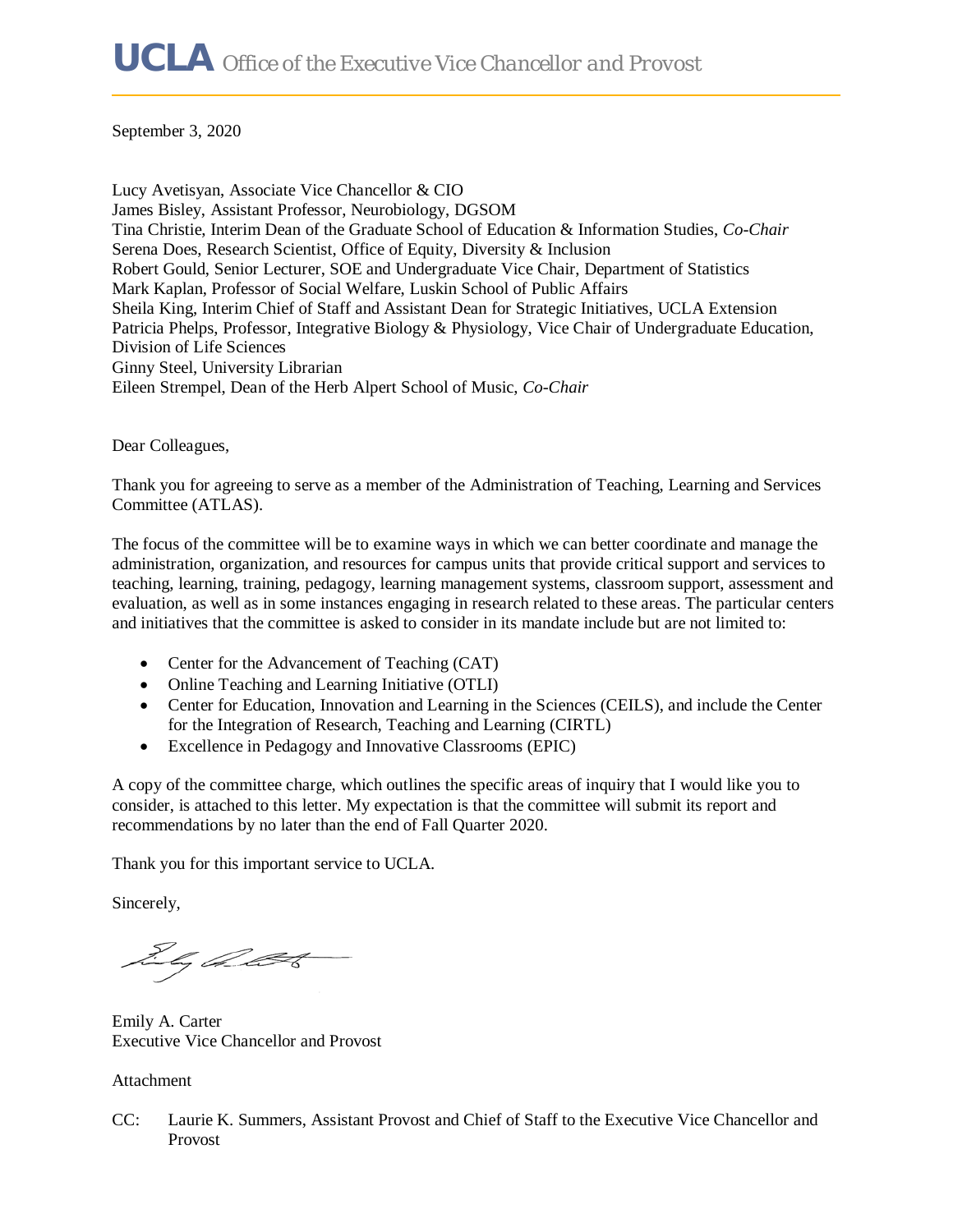## **Administration of Teaching, Learning and Services Committee (ATLAS)**

## **Committee Charge**

In addition to asking areas of campus administration to define a "hub and spoke" model, we are also looking for opportunities where we could adopt a similar model in academic operations to ensure the greatest efficiency, impact, and uniform quality in all aspects of the academic enterprise.

Currently, across campus there are a number of units in different divisions, schools and administrative areas that provide critical support and services to teaching, learning, training, pedagogy, learning management systems, classroom support, assessment and evaluation as well as in some instances engaging in research related to these areas.

The focus of the committee will be to examine ways in which we can better coordinate and manage the administration, organization and resources for these units in order to provide optimal support to undergraduate and graduate education across the entire campus. The committee is asked to pay particular attention to working towards creating a strong, cost-effective support and service model within the constraints of anticipated reduced budget resources. The intent of this reorganization initiative is not to just move around existing structures intact but to approach the task at hand with a mandate to effect change where necessary and appropriate and to reconfigure in a meaningful way the administration of teaching and learning services and support across the entire UCLA campus.

Specific areas of inquiry and recommendation for the committee include:

- Creation of an inventory and categorization of existing services and support, including where they are currently located
- Identification of areas of duplication/redundancy, what we should no longer be doing and what we need to start doing that we are not doing now
- In terms of organizational location, what areas would benefit from being located centrally or in a distributed manner – "hub and spoke"
- In terms of physical location, what areas would benefit from being located centrally or in a distributed manner?
- Creation of a revised structural organizational chart outlining the type and level of leadership required (but not naming specific individuals) and the areas of responsibility (services and support)
- Examination of current staffing levels and structures to determine where we need to redeploy, retrain, add or reduce staff in order to best deliver the support and services in the new administrative organizational structure
- How to reassign/reallocate existing budget resources to support the administrative reorganization, including identification of units that should be cost recovery, fee for service and those that need to provide a base level of service and support to the entire campus and require central support
- Identification of existing best practices and models of support in the centers and initiatives that could be emulated across campus.

## **Centers, Initiatives Included in this Review**

• Center for the Advancement of Teaching (CAT)